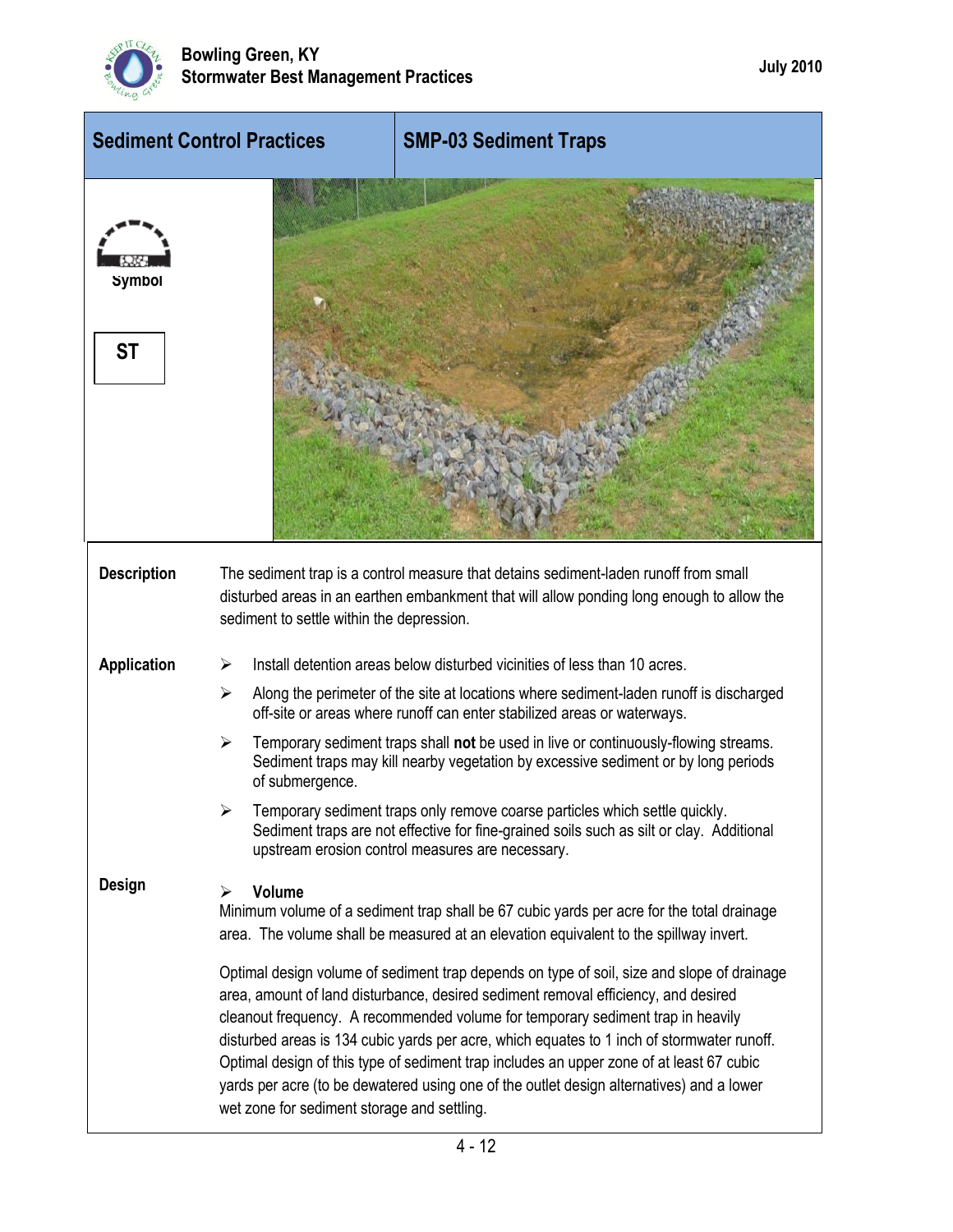

## **Design (cont'd) Location**

Traps cannot be placed in blue-line streams or other regulated water unless space limitations or design limitations provide no other feasible option. A USACE Clean Water Ace (CWA) section 404 permit is required in these cases.

**Shape**

The designer should attempt to plan a basin that has a minimum 3:1 length to width ratio.

**Slopes**

Basin side slopes should be restricted to 4:1 or flatter. However, the permeable, filter, portion should have a maximum cross section of 2:1. Trap berm width at base must be sufficient to support 2H:1V berm.

## **Emergency Spillway**

The emergency overflow outlet of the temporary sediment trap must be stabilized with rock, riprap, geotextile, vegetation or another suitable material which is resistant to erosion. A stable emergency spillway must be installed to safely convey stormwater runoff for the 10 year storm event.

An emergency overflow weir should be provided at an elevation of at least 1.5 feet below the top of embankment, with a minimum freeboard of 1 foot. The minimum bottom width of a trapezoidal section for an emergency overflow weir should be:

| 4 feet  |  | 1 acre (total drainage area)  |  |
|---------|--|-------------------------------|--|
| 6 feet  |  | 2 acres (total drainage area) |  |
| 8 feet  |  | 3 acres (total drainage area) |  |
| 10 feet |  | 4 acres (total drainage area) |  |
| 12 feet |  | 5 acres (total drainage area) |  |

\*Drainage areas over 5 acres as designed